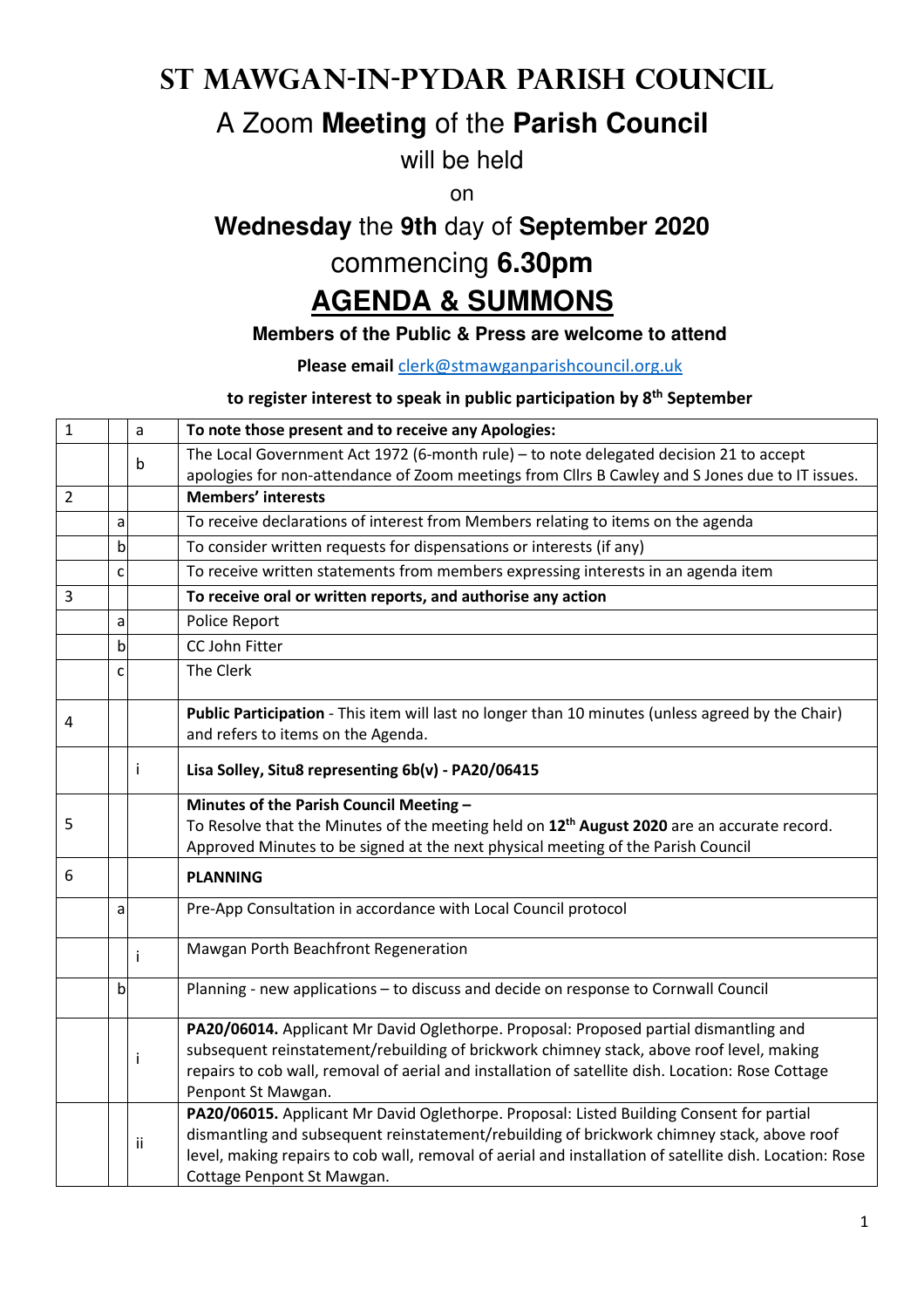|                |              | iii          | PA20/06329. Applicant Mr Gillett. Proposal: Extension to dwelling and erection of                                               |
|----------------|--------------|--------------|---------------------------------------------------------------------------------------------------------------------------------|
|                |              |              | garage/store/study/gym Location Little Trevenna Trevenna Cross St Mawgan.                                                       |
|                |              |              | PA20/06351. Applicant Mr D Cole David Cole Homes Ltd. Proposal: Demolition of existing                                          |
|                |              | iv           | dwelling and construction of replacement dwelling and associated works. Location: The Retreat                                   |
|                |              |              | Tredragon Road Mawgan Porth.                                                                                                    |
|                |              |              | PA20/06415. Applicant C Makepeace and A Juniper. Proposal: Construction of a dwelling to vary                                   |
|                |              | $\mathsf{v}$ | Conditions 2 (approved plans) and 3 (occupancy) of Decision Notice PA18/01672 dated 15th June                                   |
|                |              |              | 2018. Location: Land West of Summer House Winsor Lane St Mawgan.                                                                |
|                | C            |              | To consider planning applications received before meeting                                                                       |
|                |              |              |                                                                                                                                 |
|                | d            |              | To note Advices and Decisions by Cornwall Council:                                                                              |
|                |              |              |                                                                                                                                 |
|                |              | Ť            | PA20/05078 APPROVED. Applicant: Mr And Mrs N Wynn. Proposal: Extension and alterations to                                       |
|                |              |              | House including replacement carport with home office under (Amended Design to PA19/03891).                                      |
|                |              |              | Location: Lanvean House Lanvean St Mawgan TR8 4EY.                                                                              |
|                |              | ii.          | PA20/05832. Applicant: Mr Neil Wynn. Decided not to make a TPO (TCA apps). Proposal: Works                                      |
|                |              |              | to trees in a conservation area namely, fell two Sycamore trees (1 and 2). Location: Lanvean                                    |
|                |              |              | House Lanvean St Mawgan.<br>Planning Committee 7 <sup>th</sup> September onlinePA20/03265. Applicant: Ms Sarah Howie. Proposal: |
|                |              |              | Application for Outline Planning Permission with some matters reserved (access only) for                                        |
|                |              | iii          | construction of two dwellings. Location: Land South East of The Lodge Trevenna Cross St Mawgan                                  |
|                |              |              | <b>TR8 4HA.</b>                                                                                                                 |
|                | e            |              | 5 day-Protocol for Local Councils                                                                                               |
|                |              |              |                                                                                                                                 |
|                | $\mathsf f$  |              | To discuss planning enforcement issues - to refer any new issues and updates - if any                                           |
|                |              |              | WORKING GROUPS - to receive reports - circulated prior to the meeting, and agree any necessary                                  |
| $\overline{7}$ |              |              | action and expenditure:                                                                                                         |
|                | a            |              | Amenities-                                                                                                                      |
|                |              |              |                                                                                                                                 |
|                |              | Ť            | St Mawgan toilets -                                                                                                             |
|                |              |              |                                                                                                                                 |
|                |              | ii.          | Burial Ground - Memorial Permission requests: 1. Roger Whiteoak and 2. Mabel 'Billie' Tumulty                                   |
|                |              |              | (previously circulated). 3. Burial Ground resurfacing - see item 10(i)                                                          |
|                |              | iii          | Playground - to discuss and agree safe re-opening.                                                                              |
|                |              |              | Transport and Rights of Way -                                                                                                   |
|                | $\mathsf{b}$ |              |                                                                                                                                 |
|                |              | $\mathbf{i}$ | Bus Stop Markings opp Hawkey's Cafe                                                                                             |
|                |              |              |                                                                                                                                 |
|                | c            |              | Beach and Environment-                                                                                                          |
|                |              |              |                                                                                                                                 |
|                |              | Ť            | Recycling of waste at Beach                                                                                                     |
|                | d            |              |                                                                                                                                 |
|                |              |              | Neighbourhood Plan                                                                                                              |
|                | e            |              | Cornwall Airport Newquay & Search and Rescue Helicopter                                                                         |
|                |              |              |                                                                                                                                 |
|                | f            |              | St Mawgan Community Hall - to progress the formalities to take control as Sole Trustee                                          |
|                |              |              |                                                                                                                                 |
| 8              |              |              | <b>REPORTS FROM MEETINGS:</b>                                                                                                   |
| 9              |              |              | To note and discuss (if appropriate) the correspondence received since the last meeting and any                                 |
|                |              |              | associated actions and expenditure:                                                                                             |
| 10             |              |              | <b>FINANCE and LEGISLATION:</b>                                                                                                 |
|                | a            |              |                                                                                                                                 |
|                |              |              | To note any income received: Bank Interest: £1.57                                                                               |